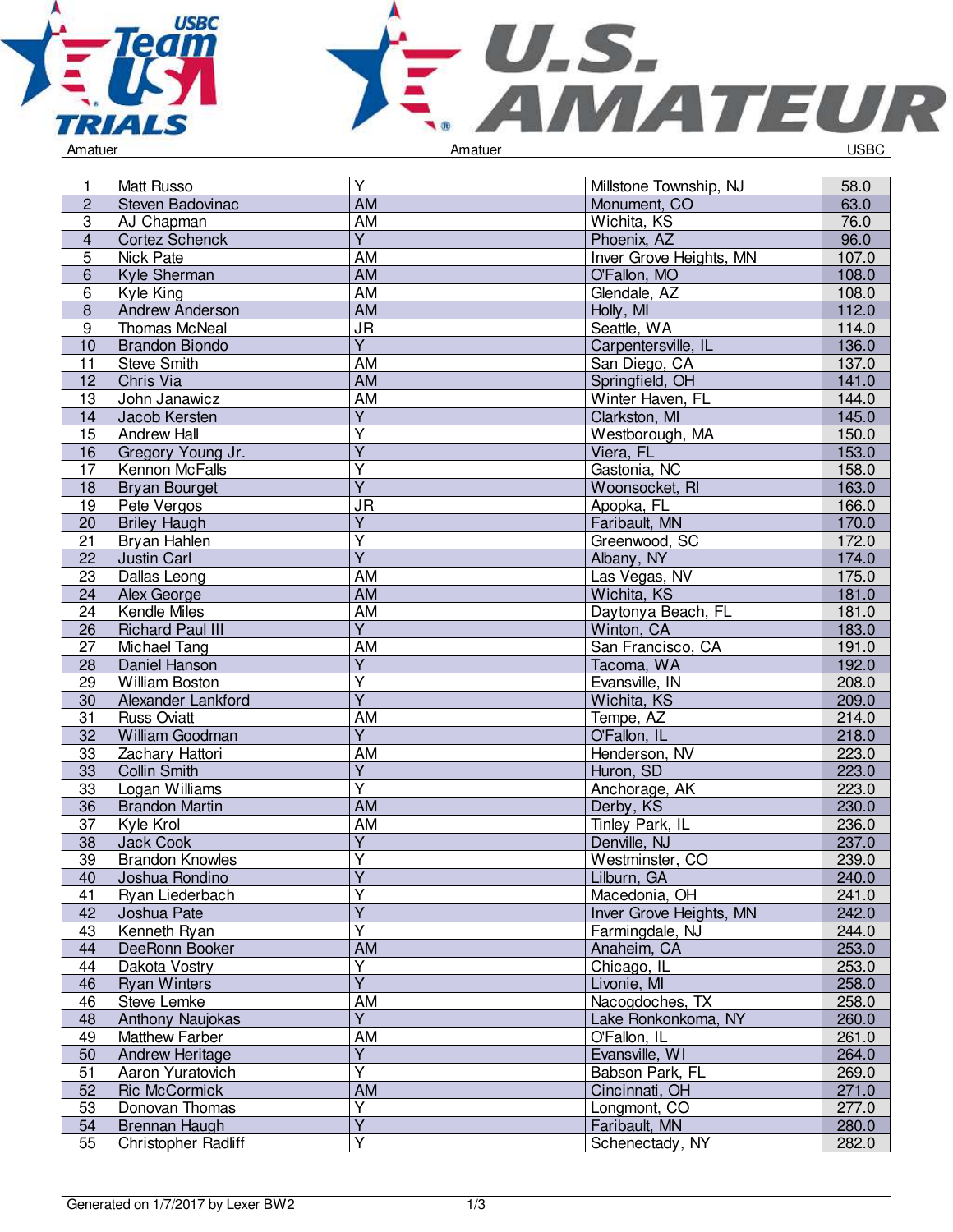



| 56              | <b>Brent Boho</b>              | Y                       | Colgate, WI           | 283.0 |
|-----------------|--------------------------------|-------------------------|-----------------------|-------|
| 56              | Tom Hankey                     | $\overline{\mathsf{Y}}$ | Great Barrington, MA  | 283.0 |
| 58              | Jake Rollins                   | $\overline{Y}$          | Glen Rock, NJ         | 287.0 |
| 59              | Darwin Wimer                   | <b>AM</b>               | Mesquite, NV          | 294.0 |
| 60              | <b>Brian Gaines</b>            | AM                      | Philadelphia, PA      | 296.0 |
| 61              | Sean Wilcox                    | $\overline{Y}$          | Altamonte Springs, FL | 298.0 |
| 62              | <b>Tyrell Ingalls</b>          | $\overline{\mathsf{Y}}$ | Loganville, GA        | 301.0 |
| 63              | Kevin Valmonte                 | AM                      | Upland, CA            | 302.0 |
| 63              | Meeco Walker                   | $\overline{Y}$          | East Cleveland, OH    | 302.0 |
| 65              | Luke Fisher                    | $\overline{Y}$          | Altoona, IA           | 306.0 |
| 66              | Brian Monnette Jr.             | <b>AM</b>               | Lakewood, WA          | 309.0 |
| 67              | Tristan Leyen                  | $\overline{\mathsf{Y}}$ | Perry Hall, MD        | 319.0 |
| 68              | Daniel Bolan                   | $\overline{Y}$          | Orlando, FL           | 328.0 |
| 68              | Jacob Klein                    | $\overline{\mathsf{Y}}$ | East Islip, NY        | 328.0 |
| 70              | <b>Michael Martell</b>         | $\overline{Y}$          | Chicago, IL           | 333.0 |
| 71              | <b>Tanner Spacey</b>           | AM                      | Burien, WA            | 337.0 |
| 72              | Ken Hayase-Fong                | Υ                       | Pearl City, HI        | 338.0 |
| 73              | Andrew Letscher                | $\overline{\mathsf{Y}}$ | Canfield, OH          | 339.0 |
| 74              | Hunter Kempton                 | $\overline{Y}$          | Buzzards Bay, MA      | 342.0 |
| 75              | Ronnie Fujita                  | AM                      | El Sobrante, CA       | 346.0 |
| 76              | Calvin Au                      | $\overline{\mathsf{Y}}$ | Daly City, CA         | 347.0 |
| $\overline{77}$ | Mason Yamada                   | $\overline{\mathsf{Y}}$ | Kenai, AK             | 353.0 |
| $\overline{78}$ | <b>Matthew Diamond</b>         | $\overline{AM}$         | Centerville, OH       | 354.0 |
| 78              | <b>Bradley Crouse</b>          | $\overline{Y}$          | Nazareth, PA          | 354.0 |
| 78              | Alexander Martin               | $\overline{\mathsf{Y}}$ | Smyrna, GA            | 354.0 |
| 81              | Jordan Bryant                  | Y                       | Detroit, MI           | 355.0 |
| 82              | Jacob Dunnum                   | $\overline{Y}$          | La Crosse, WI         | 358.0 |
| 83              | Ryan Mooney                    | AM                      | Carterville, IL       | 365.0 |
| 84              | <b>Conner Kolessides</b>       | $\overline{Y}$          | Great Falls, VA       | 367.0 |
| 85              | Casey Cohagan                  | $\overline{\mathsf{Y}}$ | Fairport Harbor, OH   | 372.0 |
| 86              | <b>Andrew Lazarchick</b>       | $\overline{Y}$          | Brick, NJ             | 374.0 |
| 87              | Jeffrey Bartos                 | <b>AM</b>               | Palatine, IL          | 375.0 |
| 88              | Chaz Dennis                    | $\overline{Y}$          | Galloway, OH          | 378.0 |
| 89              | Kevin Jones                    | AM                      | Covina, CA            | 381.0 |
|                 |                                | $\overline{Y}$          | Port Murray, NJ       | 383.0 |
| 90<br>91        | <b>Gregory Tack</b>            | <b>AM</b>               | Aiea, HI              | 397.0 |
| 92              | Jacob Fukuyama<br>Donovan Koff | $\overline{Y}$          |                       | 398.0 |
| 93              | <b>Brandon Wanders</b>         | <b>AM</b>               | Las Vegas, NV         |       |
| 94              |                                | $\overline{Y}$          | Trabuco Canyon, CA    | 404.0 |
|                 | Sergio Torres                  |                         | Henderson, NV         | 410.0 |
| 95              | Chase Kaufman                  | Ÿ<br>AM                 | Swartz Creek, MI      | 412.0 |
| 96              | <b>Thomas Peters</b>           | $\overline{Y}$          | Belleville, IL        | 414.0 |
| 97              | Andrew Cannuli                 |                         | Moorestown, NJ        | 415.0 |
| 98              | Luke Bow                       | <b>AM</b>               | Temecula, CA          | 424.0 |
| 99              | <b>Tyler Kurcz</b>             | Y                       | Hanover Park, IL      | 425.0 |
| 100             | <b>Tyger Miller</b>            | $\overline{Y}$          | Klamath Falls, OR     | 429.0 |
| 100             | Jordan Nunn                    | $\overline{Y}$          | Flint, MI             | 429.0 |
| 102             | <b>Willie Rushing</b>          | AM                      | Southfield, MI        | 432.0 |
| 103             | TJ Rock                        | Υ                       | henderson, NV         | 433.0 |
| 103             | Kaan Kurt                      | $\overline{Y}$          | Leland, NC            | 433.0 |
| 105             | Jacob Gill                     | AM                      | Albuquerque, NM       | 435.0 |
| 106             | <b>Chase Benites</b>           | $\overline{Y}$          | Grandville, MI        | 436.0 |
| 107             | Jerod Hromek                   | Υ                       | Towanda, KS           | 447.0 |
| 108             | Logan Langer                   | $\overline{Y}$          | Owatonna, MN          | 448.0 |
| 109             | Kyle Andrews                   | $\overline{Y}$          | Oceanside, CA         | 455.0 |
| 110             | Joseph Grondin                 | $\overline{Y}$          | San Pedro, CA         | 456.0 |